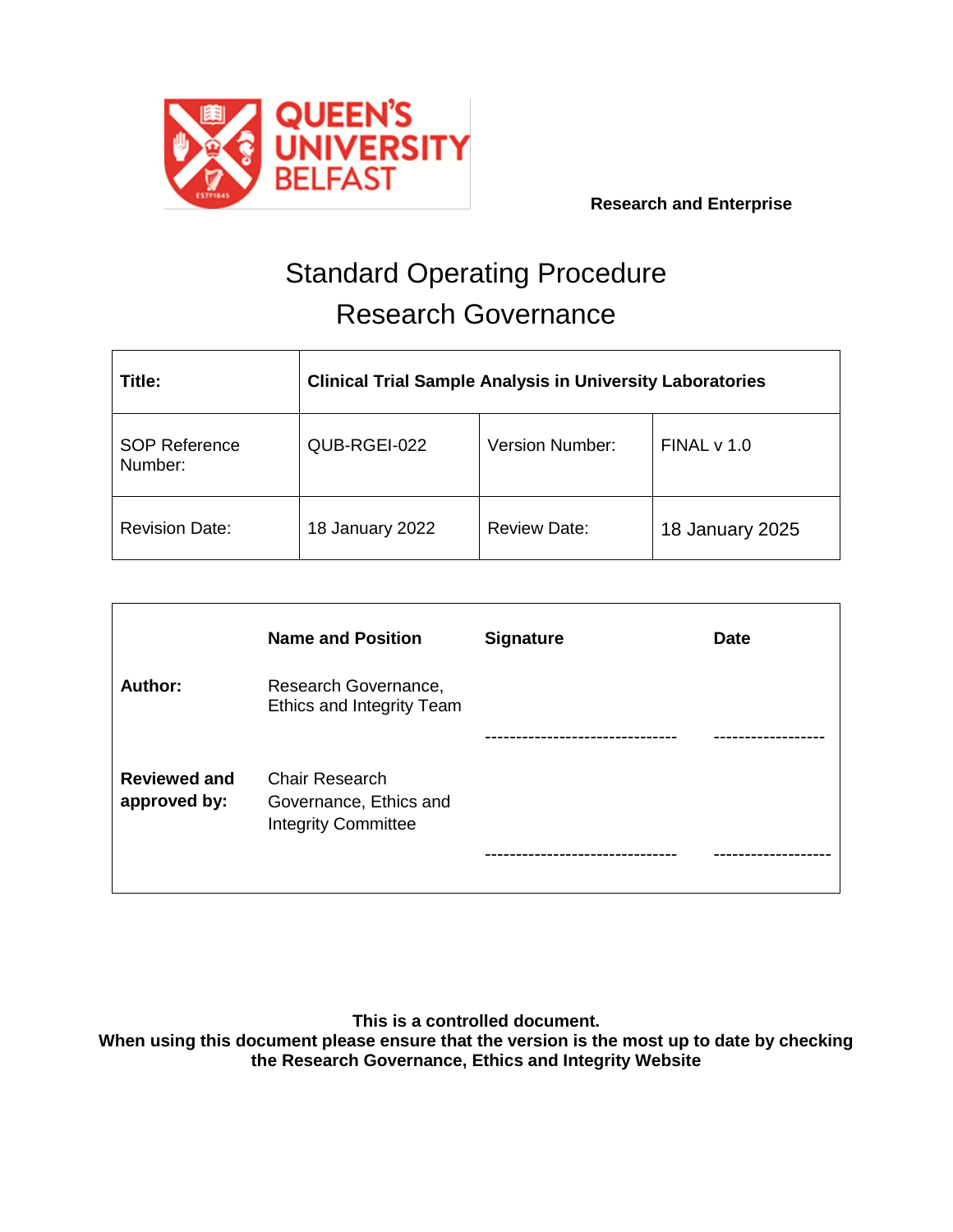# **Do Not Copy**

# Revision Log

| Previous<br>Version<br>number | Date of<br>Review/Modification | Reason for<br>Review/Modification | <b>New Version Number</b> |
|-------------------------------|--------------------------------|-----------------------------------|---------------------------|
|                               |                                |                                   |                           |
|                               |                                |                                   |                           |
|                               |                                |                                   |                           |
|                               |                                |                                   |                           |
|                               |                                |                                   |                           |
|                               |                                |                                   |                           |
|                               |                                |                                   |                           |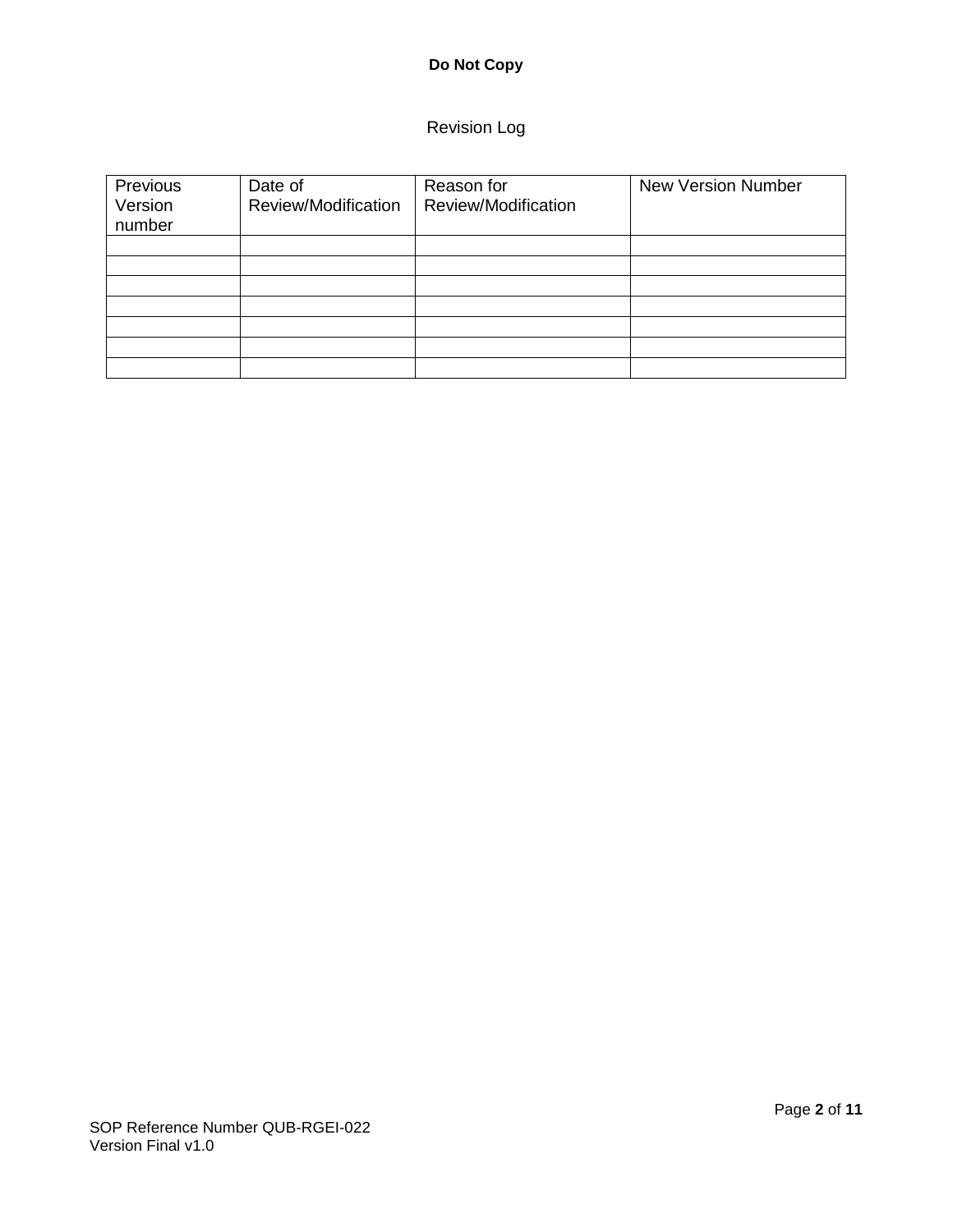## **1. Purpose**

The quality of data produced from scientific research must be to a high standard, reliable and provide accurate data for reporting. University laboratories undertaking sample analysis for clinical research, in particular, clinical trials must ensure adherence with ICH-GCP (Good Clinical Practice) standards and Good Laboratory Practice (GLP).

#### **2. Scope**

This procedure applies to any stage of analytical testing of human samples originating in a CTIMP. This includes the clinical assessment of participants, for example ECG and blood pressure readings.

#### **3. Procedure**

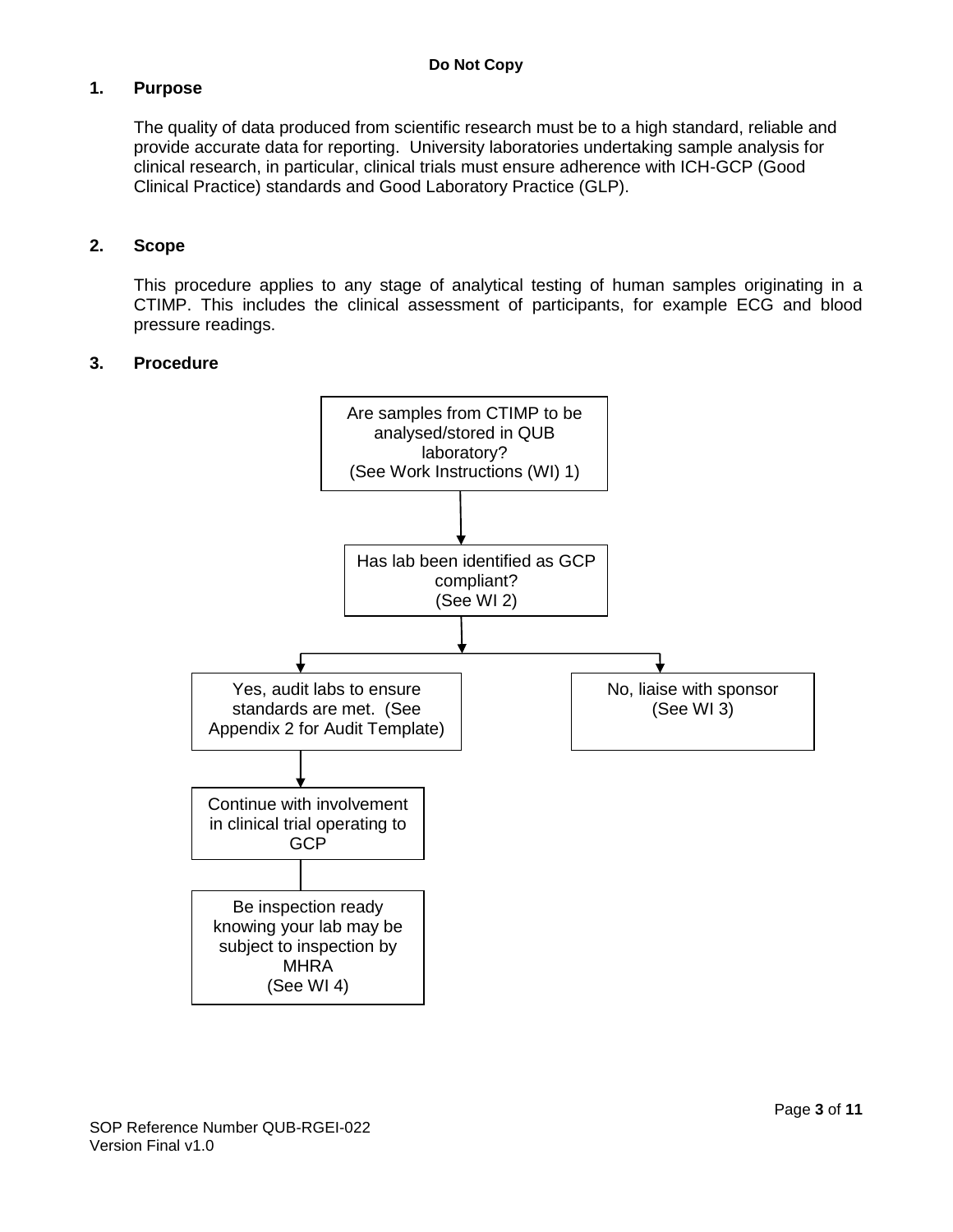## **4. References**

EMA Reflection paper for laboratories that perform the analysis or evaluation of clinical trial samples (last accessed January 2022) [http://www.ema.europa.eu/docs/en\\_GB/document\\_library/Regulatory\\_and\\_procedural\\_guideline](http://www.ema.europa.eu/docs/en_GB/document_library/Regulatory_and_procedural_guideline/2012/05/WC500127124.pdf) [/2012/05/WC500127124.pdf](http://www.ema.europa.eu/docs/en_GB/document_library/Regulatory_and_procedural_guideline/2012/05/WC500127124.pdf)

## **5. Appendices**

Work Instruction 1 – Analysing/Storage of Samples from CTIMP Work Instructions 2 – Is your lab GCP compliant? Work Instructions 3 – Liaising with Sponsor Work Instructions 4 – Inspections by MHRA

- Appendix 1: Analytical Analysis of Human Samples from Clinical Trials of Investigational Medicinal Product (CTIMP)
- Appendix 2: Audit Template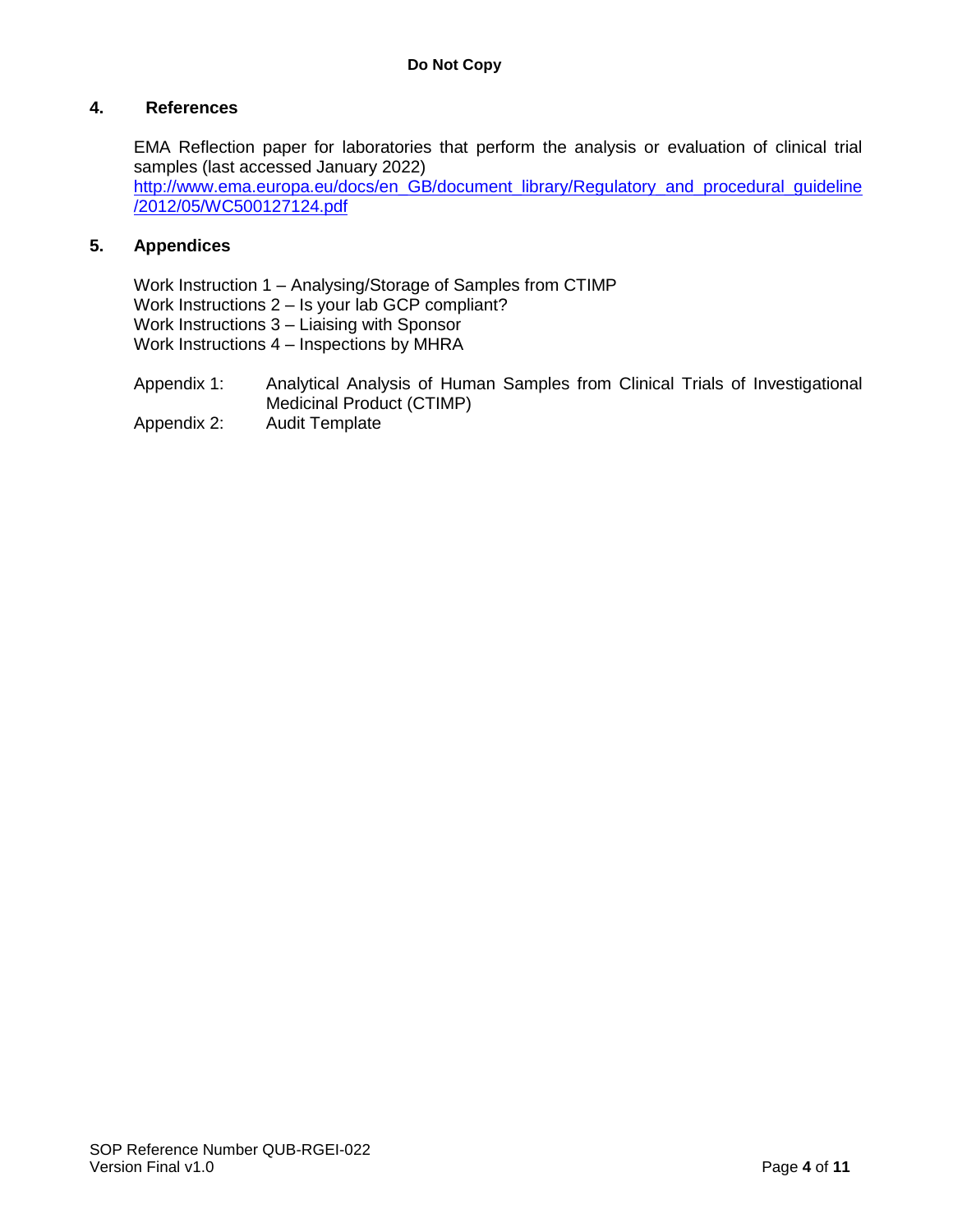# **Work Instructions 1 – Analysing/Storage of samples from CTIMP**

- 1. All laboratory analysis detailed within the protocol of a Clinical Trial requires analysis to GCP standards, this includes exploratory end-points.
- 2. All those involved in analytical laboratory work must be appropriately trained and qualified to perform the roles and responsibilities assigned to them, be this laboratory management, quality assurance, scientific analysis, reporting or archiving.
- 3. Complete Appendix 1 to ascertain whether the laboratory will be analysing samples from a CTIMP.

# **Work Instructions 2 - Is your lab GCP compliant?**

- 1. Specific laboratories have been designated as GCP compliant in agreement with the Faculty PVC.
- 2. Laboratories must have in place the correct Quality Assurance plan underpinned by the necessary standard operating procedures.
- 3. Laboratories must have the necessary resources i.e. qualified and appropriately trained personnel, suitable facilities and equipment available to provide timely and proper analysis of human specimens.
- 4. As the Sponsor is the responsible party for the Clinical Trial your laboratory must have established and documented the lines of communication to the Sponsor.
- 5. You must ensure that the Sponsor has agreed that your laboratory is able to perform its functions to the appropriate standard(s).
- 6. There must be in place an appropriate contracting document/collaboration agreement to govern the work to be undertaken on behalf of the Sponsor?
- 7. You must ensure that your laboratory has the necessary maintenance contracts in place for equipment to be used in samples analysis.

#### **Work Instructions 3 – Liaising with Sponsor**

- 1. In the event that your laboratory has not operated to GCP, or had previous sponsor/vendor review you must advise the Sponsor that your laboratory may not be GCP compliant.
- 2. The planned schedule of work may be conducted in another lab, capacity permitting, to deliver on contract/collaboration agreement.

#### **Work Instructions 4 – Inspections by MHRA**

- 1. The laboratory within which the work is being undertaken is responsible for any inspection by the MHRA.
- 2. Prior to any inspection the MHRA will expect to see procedures in place this should be captured in the laboratory's Quality Manual.
- 3. All documentation required to demonstrate compliance with GCP must be maintained and presented to Inspectors upon request.
- 4. All staff working on the clinical trial sample analysis must make themselves available for interview when required by MHRA.
- 5. Address any CAPA (Corrective Action and Preventative Plan) plans created following inspection in a timely manner, keeping the Sponsor apprised as required.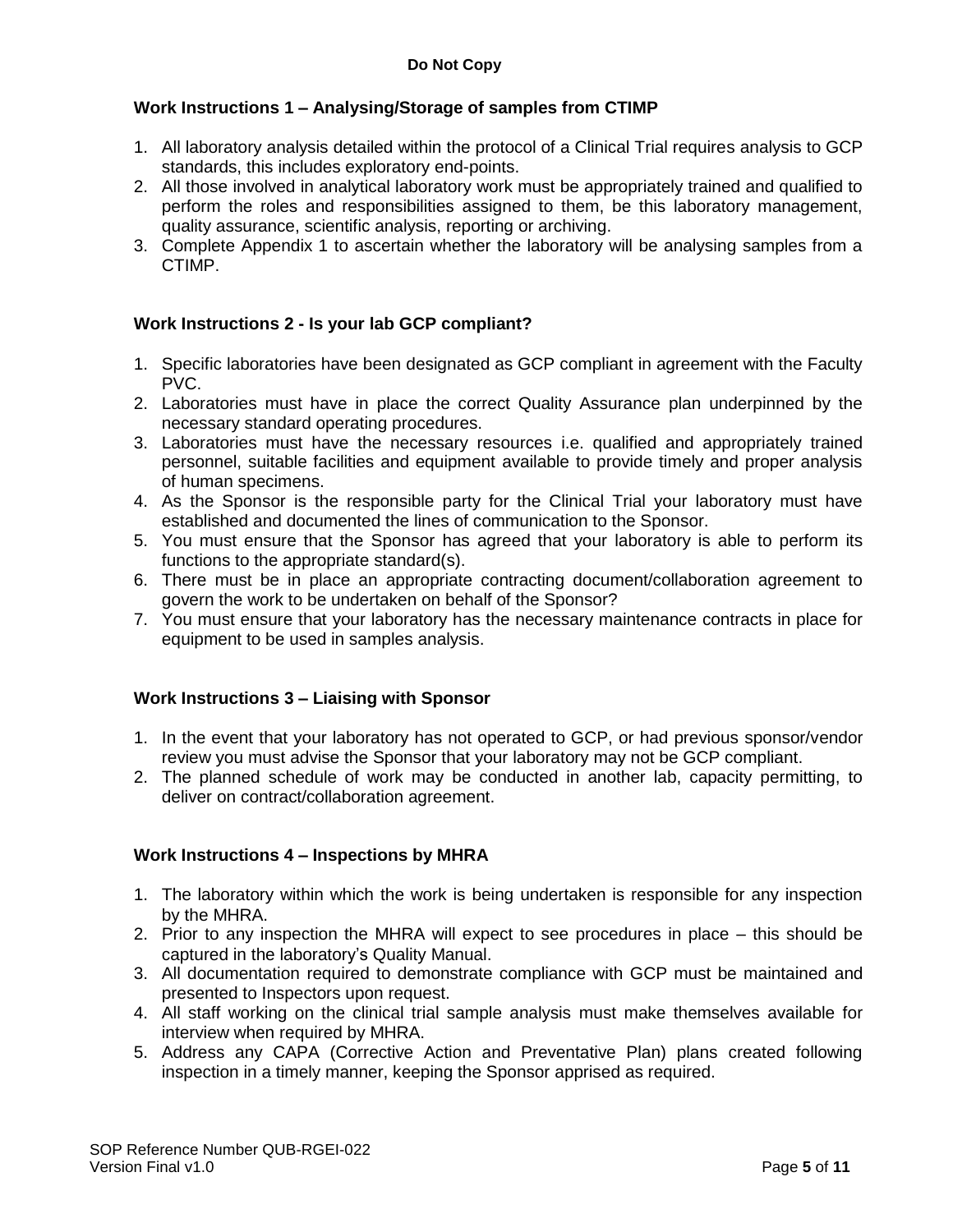# **QUEEN'S UNIVERSITY BELFAST**

# **Analytical Analysis of Human Samples from Clinical Trials of Investigational Medicinal Product (CTIMP)**

Attention: To be completed and signed by the Chief Investigator/ Lead QUB Researcher

#### **Scope**

The analysis of human samples from CTIMPs is regulated by the MHRA. This applies to all processes in the analytical testing of human samples, for example, storage of samples. Please read the following statements and indicate what is relevant to your study.

CTIMPs within the University are audited internally and externally by the MHRA. Failure to comply with regulatory expectations in laboratories may lead to action by the MHRA. It is the lab owner's responsibility to ensure compliance with GCP.

#### **Type of testing involved:**

Yes | No Primary end-point and safety monitoring analysis that requires compliance with cGCP for laboratories Yes | No Primary end-point and safety monitoring using 'innovative' biomarkers that requires compliance with cGCP for laboratories Yes | No Analysis providing additional information from clinical trial samples that requires compliance with cGCP for laboratories Yes | No Testing that does not provide any information on the study IMP but is part of the study protocol requires compliance with cGCP for laboratories. Yes | No Other (please provide details):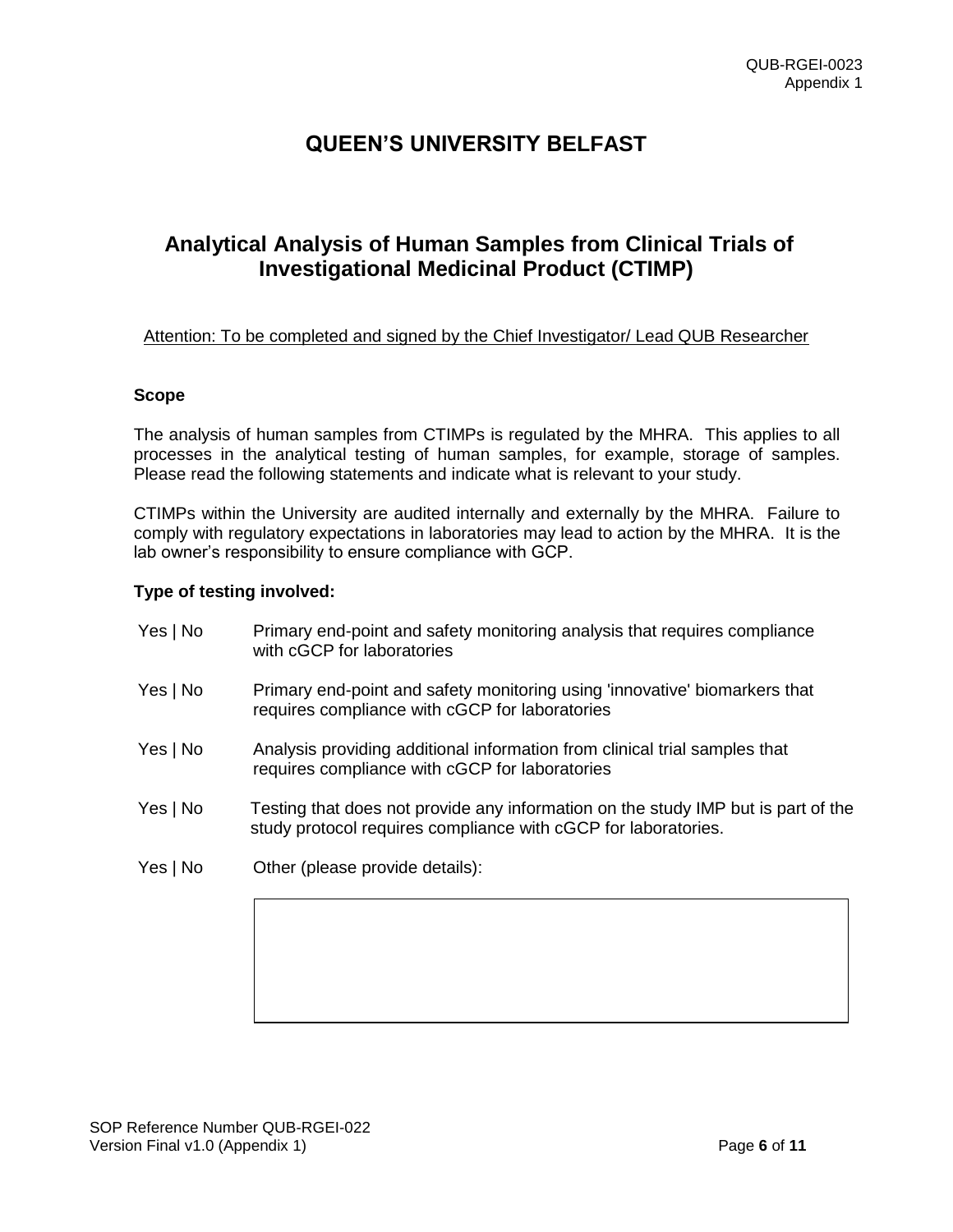#### **Guidance sought to date:**

- Yes | No I have received guidance from the MHRA
- Yes | No I have contracted an independent Regulatory / GxP consultant
- Yes | No I have contacted the lead Sponsor and asked their advice

*Please provide further details if you have already sought guidance:*

*Please note: This form will remain on file and could be held in archive indefinitely. As the Chief Investigator it is legally your responsibility to ensure that CTIMPs are conducted in accordance with GCP. The MHRA have determined that laboratory analysis of human samples from CTIMPs is an important aspect of GCP.*

Chief Investigators/ Lead QUB Researcher's Name (please print): \_\_\_\_\_\_\_\_\_\_\_\_\_\_\_\_\_

Position held at the University: \_\_\_\_\_\_\_\_\_\_\_\_\_\_\_\_\_\_\_\_\_\_\_\_\_\_\_\_\_\_\_\_\_\_\_\_\_\_\_\_\_\_\_\_\_\_\_\_\_\_\_

Date:\_\_\_\_\_\_\_\_\_\_\_\_\_\_\_\_\_\_\_\_\_\_\_\_\_\_\_\_\_\_\_\_\_\_\_\_\_\_\_\_\_\_\_\_\_\_\_\_\_\_\_\_\_\_\_\_\_\_\_\_\_\_\_\_\_\_\_\_\_\_\_\_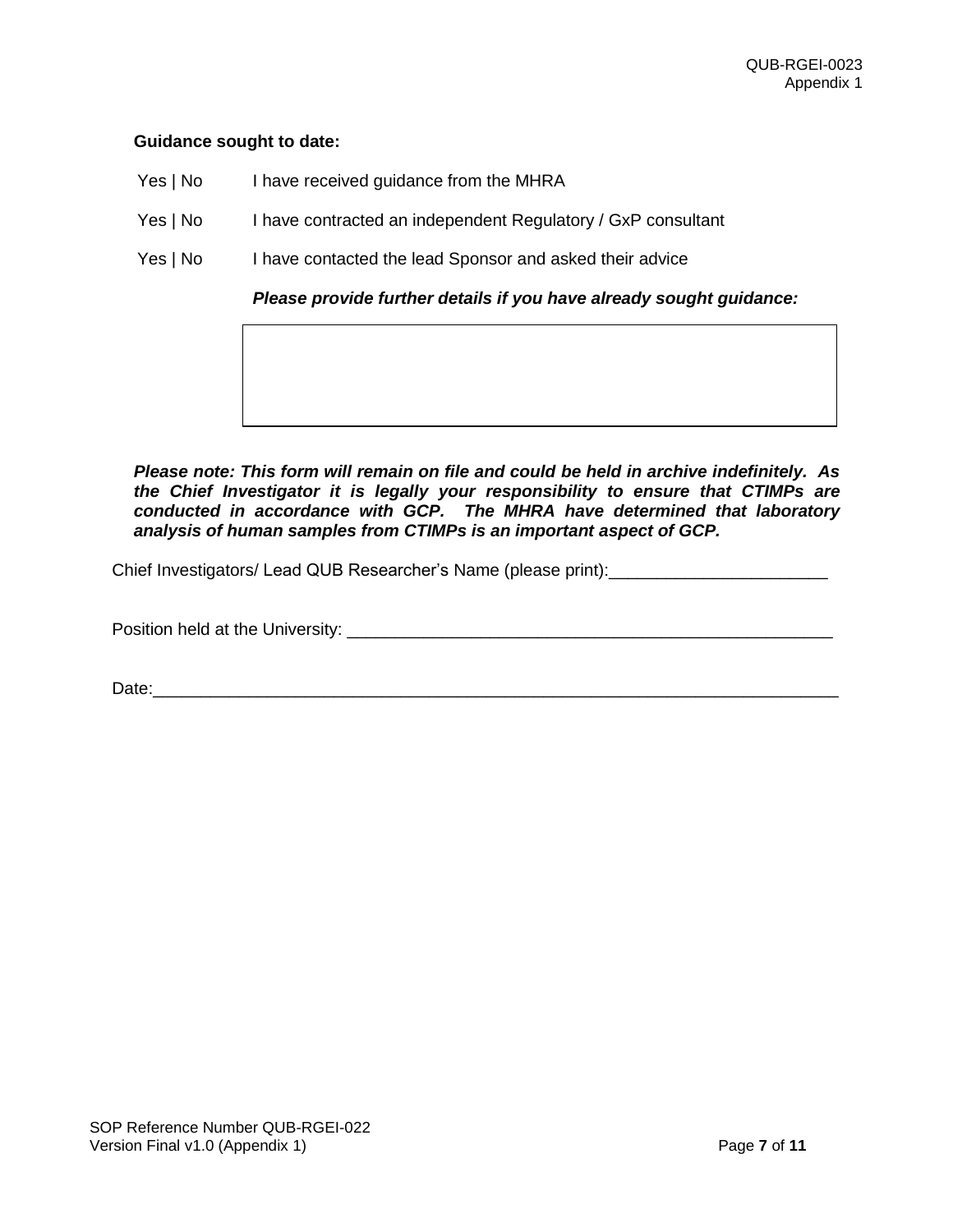# **Audit Checklist**

## **The following categories should be rated for compliance with the legislation.**

*1 = not compliant, 2 = some aspects of compliance, 3 = compliance in key areas, 4 = compliant with GCP and 5 = exceeds compliance*

| <b>Requirement</b>                                     | <b>Compliance Level</b>         | <b>Notes</b> |  |
|--------------------------------------------------------|---------------------------------|--------------|--|
|                                                        | Organisation                    |              |  |
| Organogram                                             |                                 |              |  |
| Job descriptions                                       |                                 |              |  |
| Capacity planning                                      |                                 |              |  |
| Serious GCP breaches<br>reporting procedure            |                                 |              |  |
| <b>Resources</b>                                       |                                 |              |  |
| Communication with the<br>Sponsor                      |                                 |              |  |
|                                                        | <b>Personnel</b>                |              |  |
| Training record                                        |                                 |              |  |
| Appropriate GCP training                               |                                 |              |  |
|                                                        | <b>Contracts and Agreements</b> |              |  |
| Contracting policy                                     |                                 |              |  |
| Contracts in place for all<br>active studies           |                                 |              |  |
| Practice reflects contracts                            |                                 |              |  |
| Service contracts in place<br>eg equipment maintenance |                                 |              |  |
| <b>Study Conduct</b>                                   |                                 |              |  |
| Clinical protocol available and<br>controlled          |                                 |              |  |
| Work instructions                                      |                                 |              |  |
| Deviation procedures                                   |                                 |              |  |
| Patient safety procedures                              |                                 |              |  |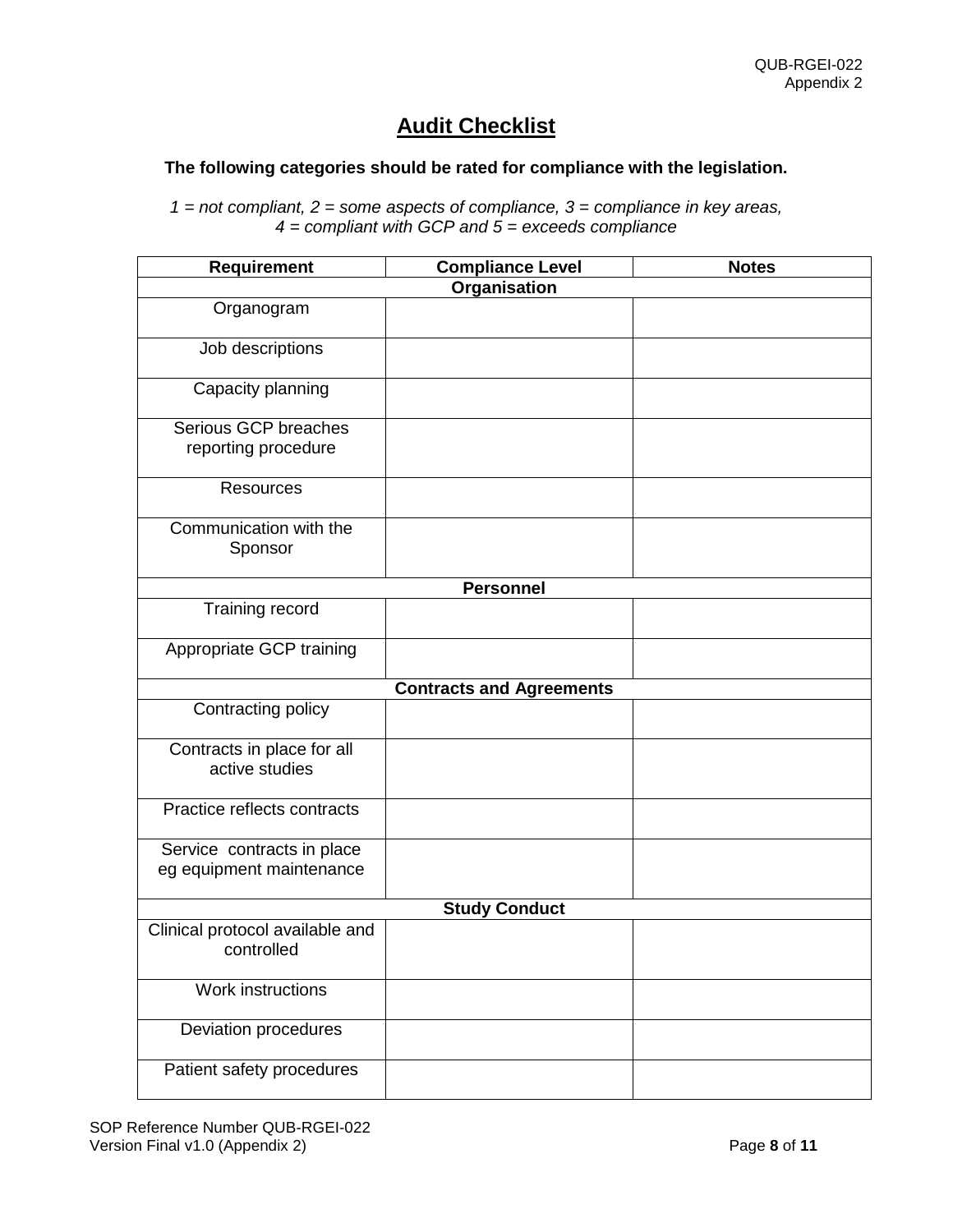| Additional work controls               |                                     |  |
|----------------------------------------|-------------------------------------|--|
| Sub-contracting procedure              |                                     |  |
| Informed Consent, including            |                                     |  |
| withdrawal procedure                   |                                     |  |
|                                        |                                     |  |
|                                        | Sample receipt and chain of custody |  |
| <b>Transit procedures</b>              |                                     |  |
| Control of transit conditions          |                                     |  |
| Control of storage conditions          |                                     |  |
| Receipt checks and process             |                                     |  |
| Cataloguing of samples                 |                                     |  |
| Confidentiality                        |                                     |  |
| Sponsor Incident reports               |                                     |  |
| Back-up cold storage                   |                                     |  |
|                                        | <b>Analytical processes</b>         |  |
| <b>Method Validation</b>               |                                     |  |
|                                        |                                     |  |
| <b>Repeat Analysis</b>                 |                                     |  |
| Data recording                         |                                     |  |
| Reporting                              |                                     |  |
|                                        | <b>Facilities and Equipment</b>     |  |
| Suitable design                        |                                     |  |
| Degree of separation                   |                                     |  |
| Cross-contamination                    |                                     |  |
| Waste disposal procedures              |                                     |  |
| Equipment maintenance                  |                                     |  |
|                                        | <b>Computerised Systems</b>         |  |
| Validation package and user<br>testing |                                     |  |
| Revalidation                           |                                     |  |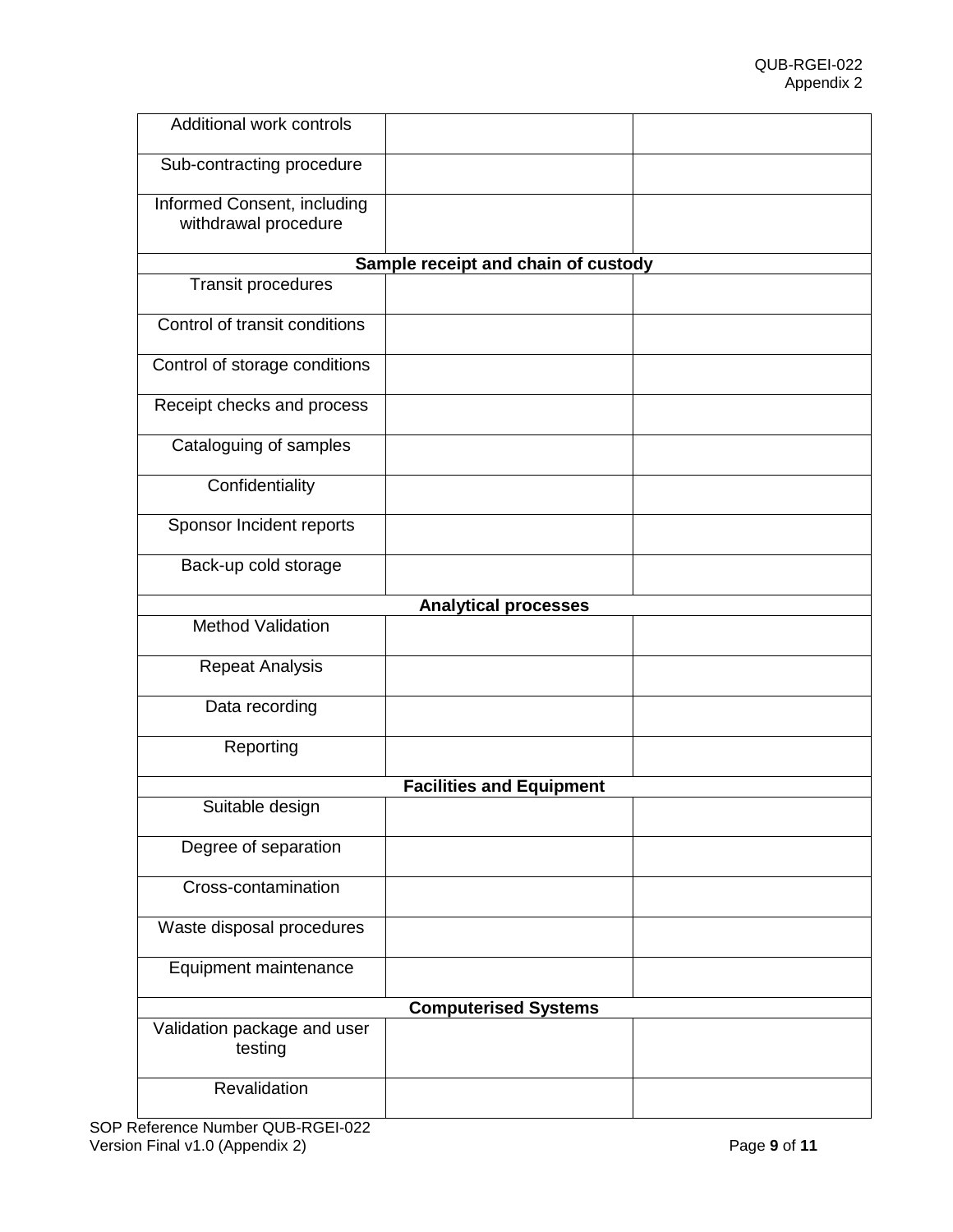| Control of hardware                                   |                               |  |
|-------------------------------------------------------|-------------------------------|--|
| Disaster recovery plan for IT<br>systems              |                               |  |
| Source data                                           |                               |  |
| Access control                                        |                               |  |
|                                                       | <b>Quality Assurance (QA)</b> |  |
| Suitable processes in place                           |                               |  |
| Frequency and duration of QA<br>checks is appropriate |                               |  |
| Documented checks for<br>essential activities         |                               |  |
| Appropriate QA staff                                  |                               |  |
| QA staff training                                     |                               |  |
| <b>Study Audits</b>                                   |                               |  |
| <b>QMS</b> audit                                      |                               |  |
| Audit of computer systems                             |                               |  |
| 'Key' task audit                                      |                               |  |
| <b>Procedural Audit</b>                               |                               |  |
| CAPA system                                           |                               |  |
| QA reporting process                                  |                               |  |
|                                                       | <b>Quality Control (QC)</b>   |  |
| Checks on specific processes                          |                               |  |
|                                                       | QMS                           |  |
| Contracts and agreements                              |                               |  |
| Analytical procedures                                 |                               |  |
| <b>Patient issues</b>                                 |                               |  |
| Supply-chain                                          |                               |  |
| Validation, qualification,                            |                               |  |
| calibration and maintenance                           |                               |  |